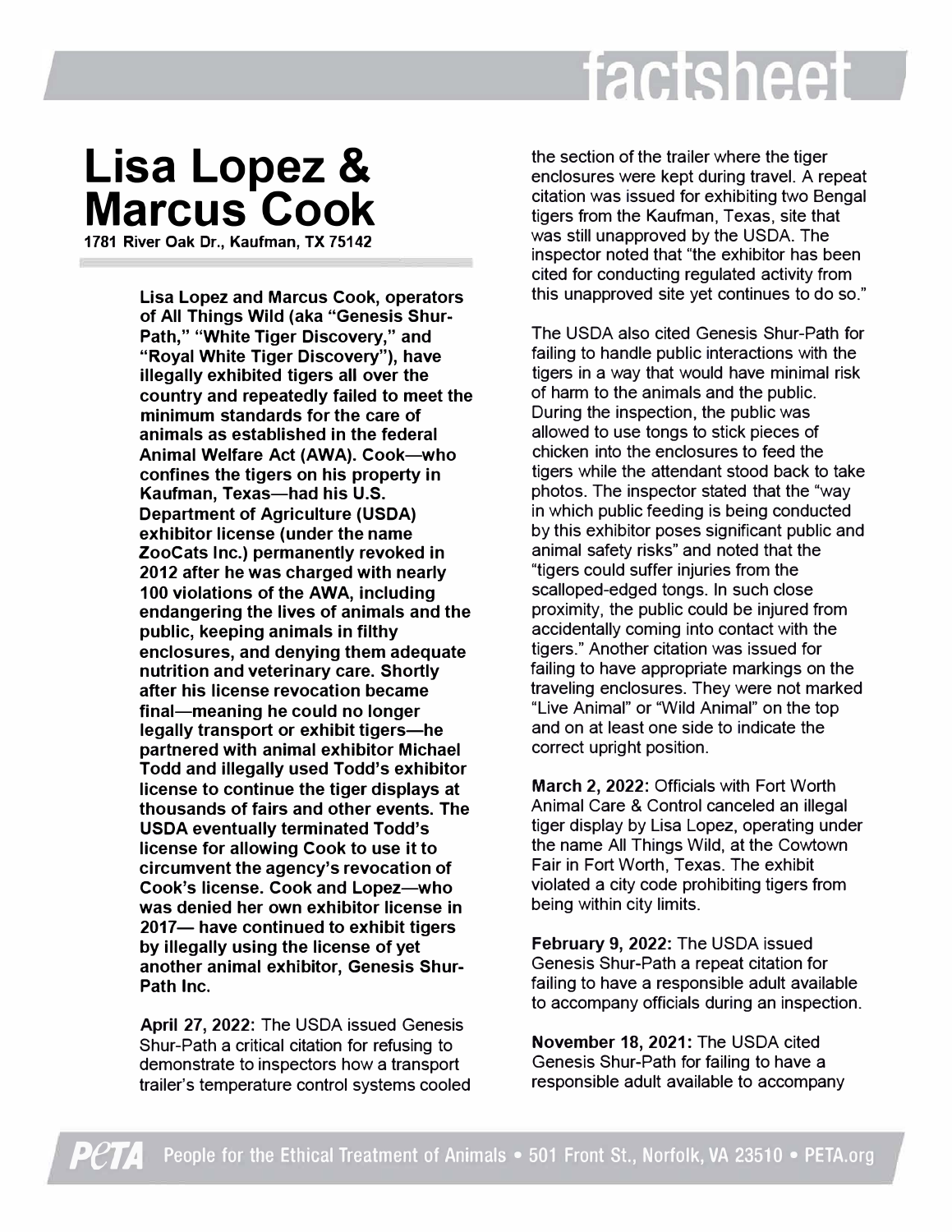officials during an inspection.

**November 17, 2021:** The USDA issued Genesis Shur-Path a critical citation for failing to have an updated inventory, a disposition paper for one skunk, and a program of veterinary care as well as for refusing to finish the inspection. During the inspection, the licensee received a phone call from her mother, who instructed her to tell officials to "speak with their lawyers" and to "return at another time to avoid getting citations because they were between properties." Genesis Shur-Path was also cited for failing to notify the USDA regarding a new site in Florida and for conducting regulated activity from a site in Kaufman, Texas, that had not been approved.

**March 21, 2021:** The USDA cited Genesis Shur-Path for exhibiting two white Bengal tigers from an unapproved site in Kaufman, Texas, at the Trinity Valley Exposition grounds in Liberty, Texas.

**March 21, 2021:** The USDA cited Lisa Lopez, doing business as "All Things Wild," for exhibiting two white Bengal tigers at the Trinity Valley Exposition grounds in Liberty, Texas, without a valid license and ordered All Things Wild to cease and desist from exhibiting tigers without a valid license.

**September 18, 2020:** In a consent decision and order, the USDA terminated Michael Todd's license to exhibit animals, finding that he had repeatedly violated the AWA by allowing Marcus Cook, whose own license had been revoked for numerous animal welfare and public safety violations, to use his license in circumvention of federal law. The order also mentioned that both Lisa Lopez and Cook were found to have made fraudulent statements to a USDA official. Todd was ordered to cease and desist from violating the AWA and was prohibited from applying for an AWA license for six months. He was also assessed a penalty of

\$100,000, which he would be required to pay if he violated a four-year probationary period following the order.

**September 9, 2019:** The USDA cited Michael Todd for housing regulated animals at an unapproved location in Texas. Todd indicated that six tigers and a cougar had been housed at the location and that none of the animals had ever been housed at the approved facility in Illinois. The inspection report stated that housing regulated animals at an unapproved facility meant it could not be ensured that the facility met the regulations and standards for the care of animals.

**August 16, 2018:** The USDA filed an order to show cause seeking termination of Michael Todd's AWA license. The USDA alleged that Marcus Cook, who cannot legally exhibit animals, had been transporting and exhibiting tigers under Todd's license on numerous occasions. It further alleged that by permitting Cook to transport and exhibit animals in circumvention of his license revocation, Todd had "abused the licensure privileges of the AWA." The USDA stated that permitting Todd to continue holding his AWA license would be contrary to the act's purpose of ensuring the humane treatment of animals and that, therefore, his license should be terminated.

**August 16, 2018:** The USDA filed an AWA complaint against Michael Todd alleging multiple willful violations of the act since June 2014, including failing to maintain sufficient distance and barriers between tigers and the public during exhibition, failing to submit written travel itineraries, and failing to provide Animal and Plant Health Inspection Service (APHIS) officials with access for inspection.

**October 12, 2016:** The USDA cited Michael Todd for failing to allow all the inspectors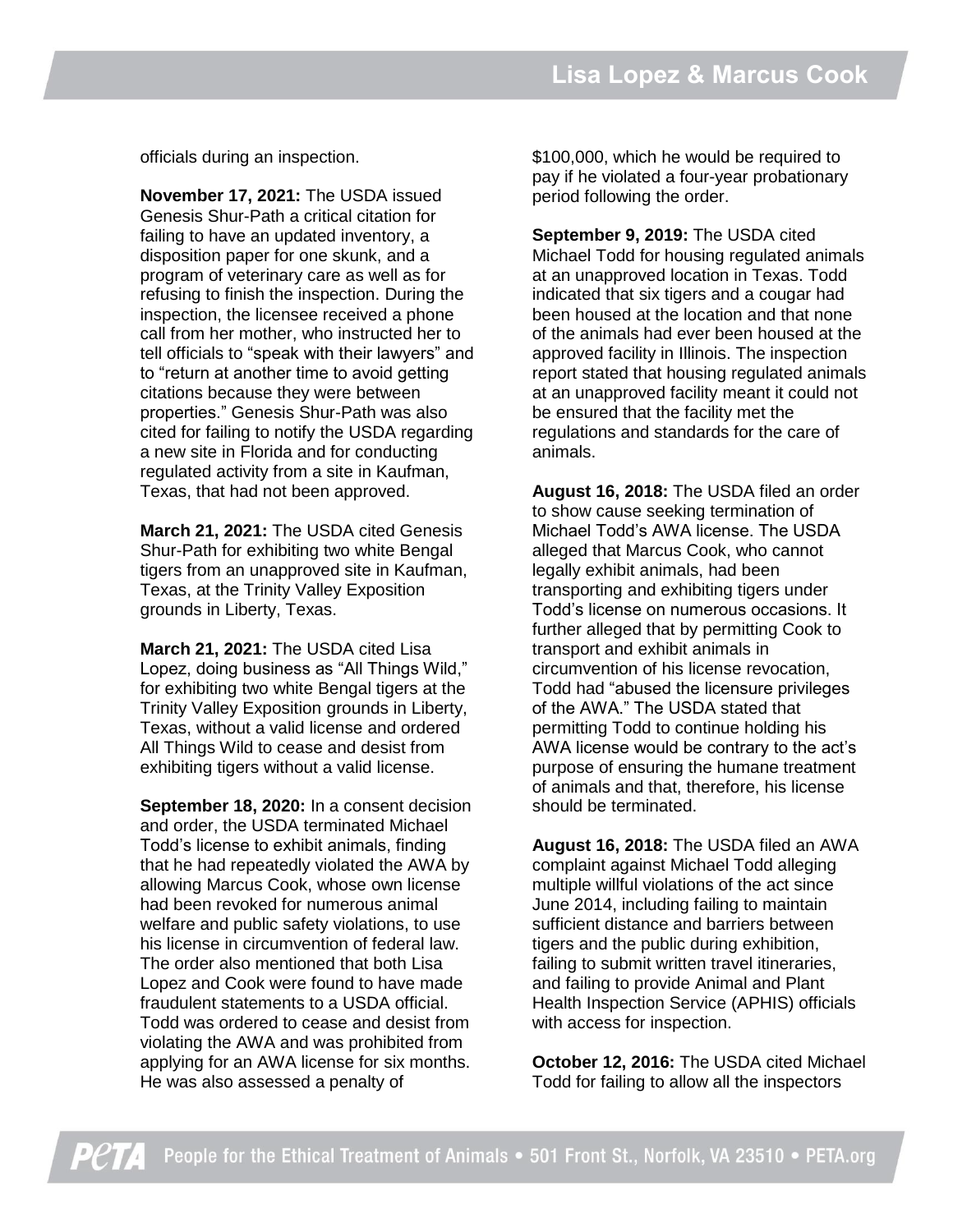onto the Kaufman, Texas, property. When three officials arrived there, they were met by Marcus Cook, who offered to allow two of them onto the property with his lawyer's approval. This was considered a refusal, since neither licensees nor their employees can choose which officials they allow to conduct an inspection.

**April 28, 2016:** The USDA cited Michael Todd for failing to submit an itinerary prior to traveling with animals overnight and for housing tigers at an unapproved site in Kaufman, Texas, that did not meet AWA requirements. He was also cited for failing to have complete programs of veterinary care for the animals, failing to provide information confirming the employment of two attendants, and failing to provide proof of sufficient vitamin supplementation for the tigers.

**May 16, 2015:** The USDA cited Michael Todd for failing to submit an itinerary prior to traveling with animals overnight and for housing tigers at an unapproved site in Kaufman, Texas, that did not meet AWA requirements.

**November 3, 2014:** The USDA cited Michael Todd while traveling in Hondo, Texas, for a repeat violation for failing to demonstrate that the employees handling tigers had adequate experience or knowledge of large felids, which can endanger the lives of the animals as well as the public. Employee training was being conducted by a person who had been ruled by an administrative law judge as not having knowledge or experience to handle large felids. In addition, Todd was cited for failing to submit an itinerary prior to traveling with animals overnight and for housing tigers at an unapproved site in Kaufman, Texas, that did not meet AWA requirements.

**August 20, 2014:** The USDA cited Michael Todd for two repeat violations while at the

Central States Fair in Rapid City, South Dakota, for failing to have sufficient distance and barriers between the public and tigers while the public was allowed to feed the animals and failing to submit an itinerary prior to traveling with animals overnight.

**August 20, 2014:** The USDA issued Marcus Cook a repeat citation for exhibiting three tigers to the public after his USDA license had been revoked.

**June 6, 2014:** The USDA cited Michael Todd for two repeat violations while at a festival in Lee's Summit, Missouri, for failing to have sufficient distance and barriers between the public and tigers while the public was allowed to feed the animals and failing to demonstrate that the employees handling the tigers had adequate experience or knowledge of large felids. The public was allowed to feed chicken to the tigers using kitchen tongs, and the barrier was not of a sufficient height or at a sufficient distance to prevent people from potentially sticking their fingers or hands into the enclosure. One man was holding a toddler beyond the barrier so that the child could hold the tongs while feeding the tiger. An administrative law judge ruled that one of the attendants present didn't have the knowledge or experience to handle large felids and that the attendant had violated the AWA in the past when handling large felids. In addition, Todd was cited for failing to provide the tigers with a diet of sufficient nutritive value, using a nutritional supplement for the tigers that didn't have a label with the supplement name or dosage instructions, and failing to submit an itinerary prior to traveling with animals overnight.

**June 6, 2014:** The USDA issued Marcus Cook a repeat citation for transporting three tigers and exhibiting them to the public after his USDA license had been permanently revoked.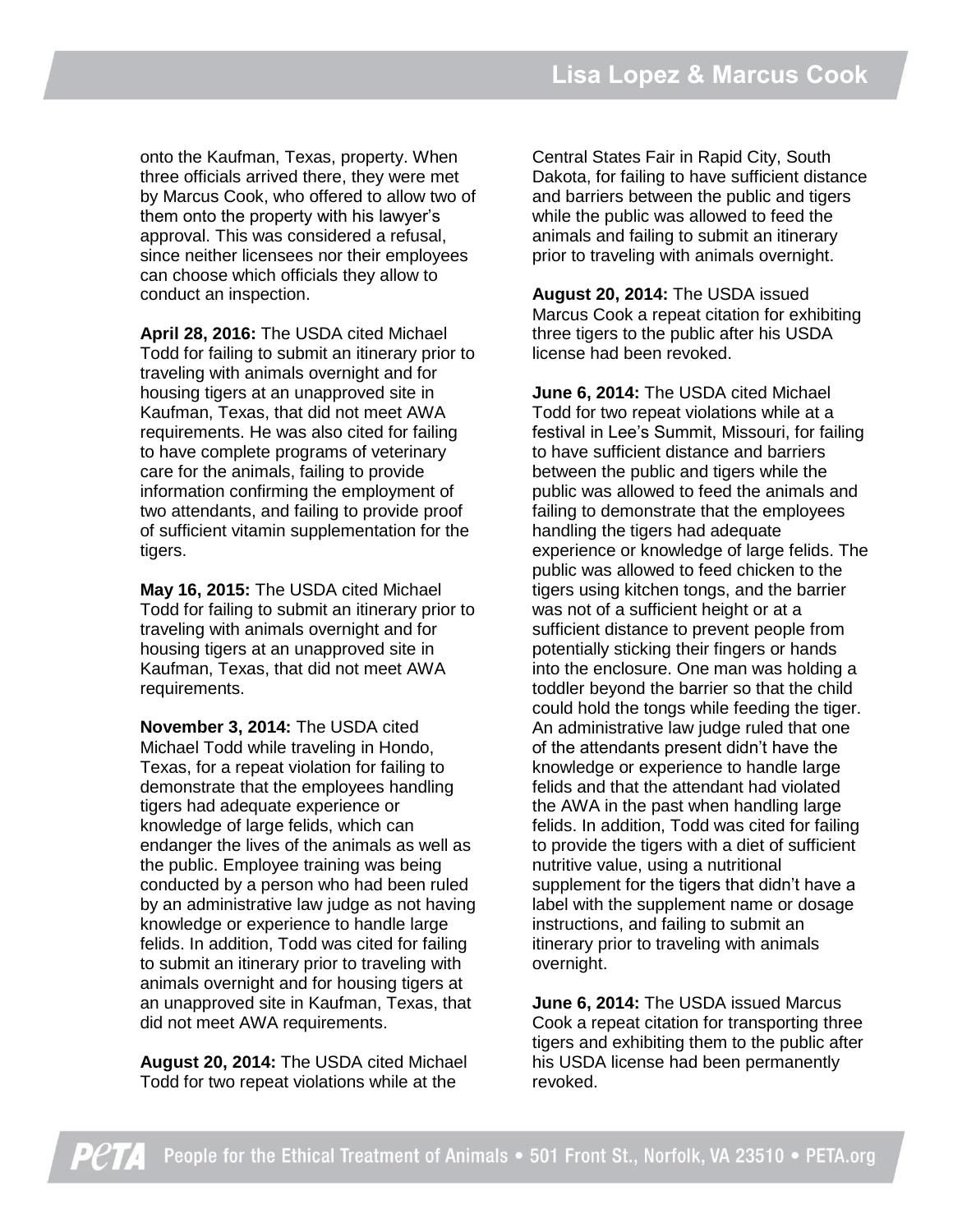**August 31, 2013:** The USDA cited Marcus Cook for transporting tigers and exhibiting them to the public in Plymouth, Indiana, after his USDA license had been permanently revoked.

**July 26, 2012:** The USDA cited Michael Todd for keeping expired medications, failing to label medications properly, and having medications on site that weren't approved by a veterinarian for use in large felids. He was also cited for failing to have caretakers who were experienced and knowledgeable in handling large felids. The large carnivore supervisor, who was involved in training employees, was ruled by an administrative law judge to have violated the AWA in the past when handling large felids. In addition, Todd was cited for failing to maintain enclosures in good repair, including one with loose floor coverings and another with rusted, jagged metal edges. He was also cited for having three enclosures that weren't adequately constructed to contain the tigers and prevent escapes.

**June 8, 2012:** The USDA cited Michael Todd while at the Wichita Riverfest in Wichita, Kansas, for housing tigers at an unapproved site in Kaufman, Texas, that had not been confirmed to comply with the AWA. He was also cited for failing to provide the USDA with information regarding this facility, including employee information and a copy of the lease of the property. Two tigers under Todd's USDA license were knowingly being exhibited by Marcus Cook, whose USDA license had been revoked.

**April 22, 2012:** The USDA cited Michael Todd while traveling for housing tigers at an unapproved site in Kaufman, Texas, that had not been confirmed to comply with the AWA. He was also cited for failing to have sufficient distance and barriers between the public and tigers while the public was allowed to feed the tigers. The barrier was

constructed in a manner that could allow a small child to reach into the enclosure.

**February 6, 2012:** The USDA issued a consent decision ordering Marcus Cook to cease and desist from violating the AWA and assessed him a civil penalty of \$7,500.

**June 23, 2011:** The USDA cited Marcus Cook for failing to maintain structurally sound enclosures in good repair. Two cargo containers holding tigers had wooden floorboards needing repair, and another enclosure holding a tiger had surfaces that had entirely rusted through, leaving holes in the metal.

**April 4, 2011:** The USDA cited Marcus Cook for failing to have a responsible adult available to accompany officials during an inspection.

**February 2, 2011:** The United States Court of Appeals for the Fifth Circuit denied Marcus Cook's petition and upheld an order by the secretary of the USDA compelling Cook to cease and desist from violating the AWA and permanently revoking his exhibitor license.

**June 8, 2010:** The USDA issued Marcus Cook a direct, repeat citation for having little to no veterinary assessment of several unexplained tiger deaths. A female tiger named Anastasia died during a difficult birth. She received no veterinary care prior to or during the birth, and no necropsy was performed because the attending veterinarian believed the problem was likely due to genetics. A female tiger named Ariel aborted her cubs and received no veterinary care before or during, and no necropsy was performed because the attending veterinarian believed the stillbirths were also due to genetics. Another female tiger gave birth to three cubs, including one who was stillborn, and no necropsy was performed. The inspector noted that previous violations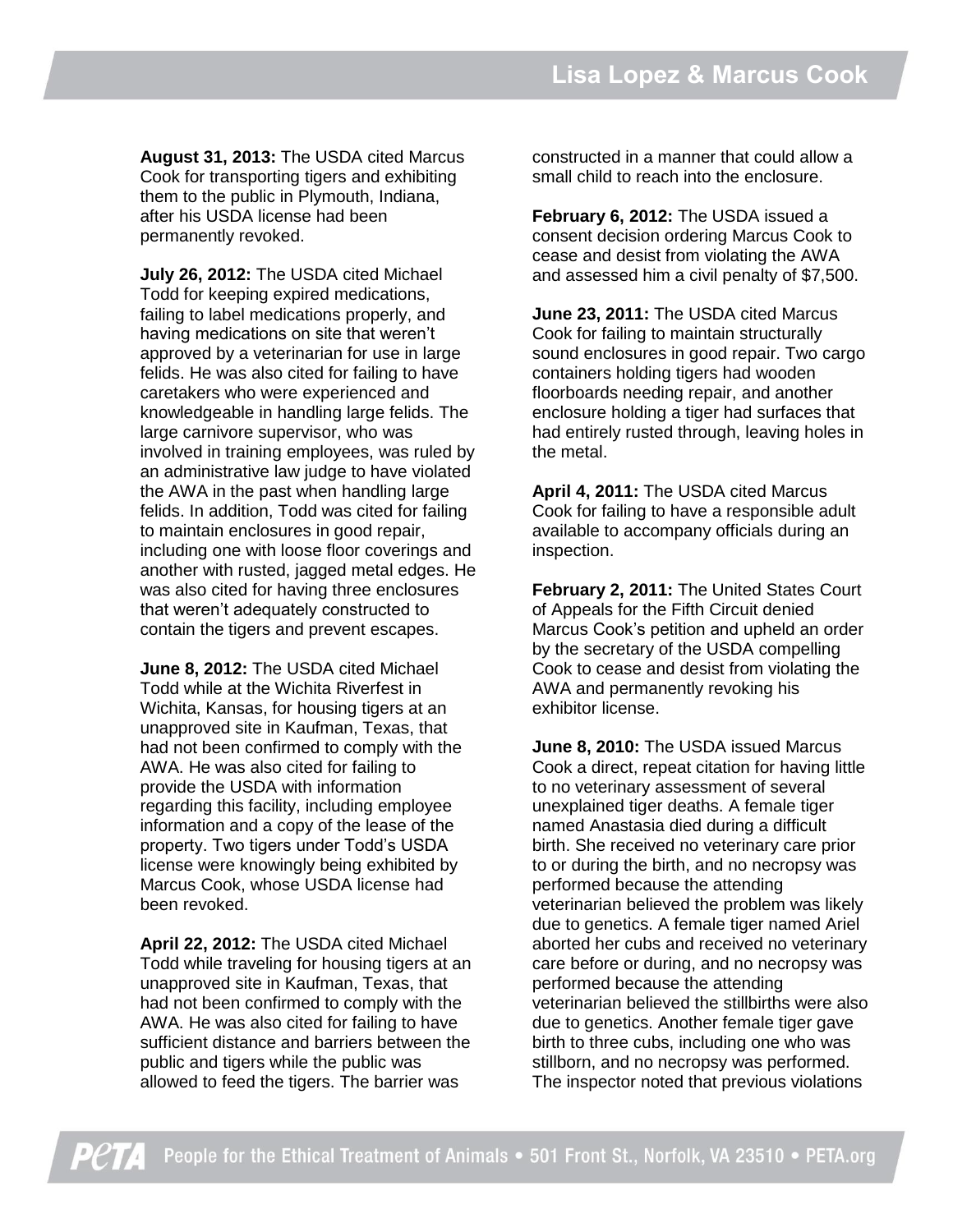of the AWA, such as documented inadequate diets, may have contributed to these deaths.

**June 7, 2010:** The USDA issued Marcus Cook a direct repeat citation for failing to ensure that the feeding schedule approved by the attending veterinarian was followed and that proper amounts and types of additives were used in the food prepared for the animals. During the inspection, officials observed that several animals were given chicken with no visible sign of any additive as required by the attending veterinarian, and according to a photo taken during the inspection on May 13, 2010, the number of tubes of commercially prepared diet and the location of the tubes in the freezer remained the same on June 7 as they were on May 13. During a traveling inspection with the owner on June 8, 2010, the owner could not say what the animals were actually being fed and stated that the keeper was confused about which diet she was feeding. The inspection report noted that the professional opinion of both APHIS officials was that the animals were primarily being fed an inappropriate diet of chicken without the required additives. The report noted that this diet of chicken with minimal or no additives, offered for prolonged periods of time at this facility, was a contributing factor to the confiscation of animals from this facility on two different occasions. Cook was also cited for failing to have adequately trained employees, as the keeper was not adequately trained to feed the animals at the facility without direct supervision.

**May 13, 2010:** The USDA issued Marcus Cook a repeat citation for failing to have appropriate veterinary assessments of the causes of multiple tigers' deaths conducted. During the inspection, it was noted that the tiger Anastasia had died due to a difficult birth and that another tiger had aborted her cubs. No necropsies were performed to determine the causes of death for these

tigers.

**August 20, 2009:** The USDA issued Marcus Cook a repeat citation for failing to have a sufficient number of adequately trained employees to maintain professionally acceptable levels of husbandry. At the time of inspection, the owner was only available by phone and was not present to supervise the operations foreperson, who was handling the day-today husbandry, including evaluating and feeding the animals.

**July 27, 2009:** The USDA issued a decision and order requiring Marcus Cook to cease and desist from violating the AWA and permanently revoking his AWA license (#74-C-0426). The USDA found that Cook had violated the AWA in numerous ways, including by failing to drain enclosures containing pools of water adequately—on June 12, 2003, five tigers were observed to be soiled, wet, and standing in mud; and on February 9, 2006, multiple tigers had dried mud caked to their hair, legs, and abdomens (though it had not rained for a week) and one tiger had chewed off some hair to get rid of the caked mud. Cook further failed to follow the prescribed dietary recommendations of the attending veterinarian. On February 9, 2006, Dr. Laurie Gage, a veterinarian with expertise in the care and feeding of big cats, found tiger cubs with misshapen rear legs indicative of metabolic bone disease caused by the poor diet of either the cubs or their mother. Cook failed to provide two tiger cubs who were suffering from alopecia (hair loss) with veterinary care and was instead erroneously treating the tigers with medication for ringworm based on his own incorrect, uninformed diagnosis. Cook also failed to have two young tigers and a lion evaluated by a veterinarian for protruding hip bones, dull coats of hair, and having less vigor than other animals at the facility, and on May 23, 2002, Cook used "cattle prods" to control a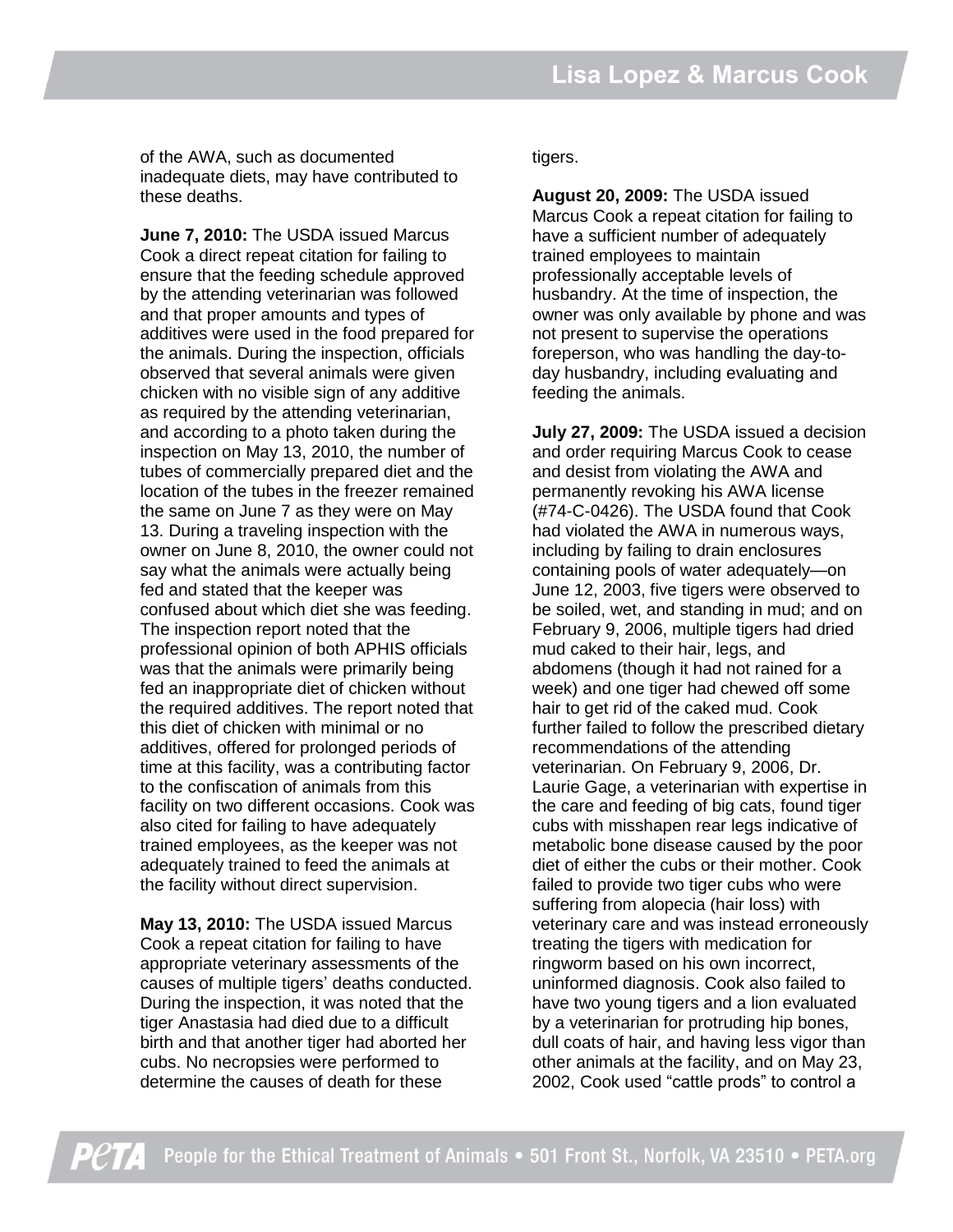tiger during a photoshoot.

**July 8, 2009:** The USDA issued Marcus Cook a repeat direct citation for failing to provide three lions with adequate veterinary care and failing to assess the health and well-being of the animals daily and accurately relay this information to the attending veterinarian in a timely manner. As first noted during the previous inspection, a male white lion named Jaz was unable or unwilling to stand, and the inspectors could therefore not evaluate his neurological function. His right eye appeared very inflamed with a considerable amount of discharge, and his right ear was drooping. Jaz appeared extremely lethargic and had an approximately 3-inch abrasion on his right hip and an approximately 2-inch abrasion on his right shoulder. According to the report, these wounds were suggestive of pressure sores, which could have occurred if Jaz remained in one position for long periods of time, which would coincide with the fact that he was unable or unwilling to stand. During the inspection, the licensee and his employee were unwilling to assist the inspectors in getting Jax to stand.

As during the previous inspection, a male white lion named Shazam was also unwilling or unable to stand during this inspection and therefore the inspectors could not evaluate his neurological function. The inspectors had concerns about Shazam's ability to ambulate properly. The licensee and his employee were unwilling to assist the inspectors in getting Shazam to stand.

A female white lion named Sheila was observed to be extremely ataxic and appeared to be staring vacantly at moments, and she appeared to have begun chewing off her coat. The keeper was questioned about her abnormal gait and stated that he had not noticed it until that day. The inspectors noted that Sheila

appeared to be suffering because of the lack of adequate veterinary attention and daily husbandry care. The licensee was directed by the attending veterinarian to change Sheila's diet to red meat on May 15, 2009, and at the time of this inspection, this change had not been made.

Cook was also issued a repeat direct citation for failing to provide animals with food of sufficient quantity and nutritive value to maintain good health. At the time of inspection, the diet for the adult big cats consisted of bone-in chicken legs and breasts with a vitamin supplement sprinkled on top. Three different inspection reports from earlier that year documented that this diet was inadequate. Cook was issued another repeat direct citation for failing to have a sufficient number of adequately trained employees to maintain an acceptable level of husbandry. At the time of inspection, the employee designated for the inspection was lacking professionally acceptable levels of husbandry skills to be working alone at this facility and was again working without the presence of an adequately trained employee with the required skills to work with dangerous animals. Because of this, the veterinary care issues were not being relayed to the attending veterinarian or the owner of the facility in a timely manner.

**June 9, 2009:** The USDA issued Marcus Cook a direct repeat citation for failing to assess the health and well-being of animals daily and accurately relay this information to the attending veterinarian in a timely manner. An adult male white lion named Jaz was observed to have obvious rear-leg ataxia on a previous inspection. When the licensee was asked about the lion's condition, he said he had not noticed any abnormalities, indicating that daily observation of the animals was inadequate. Inspectors were not provided with any documentation from the attending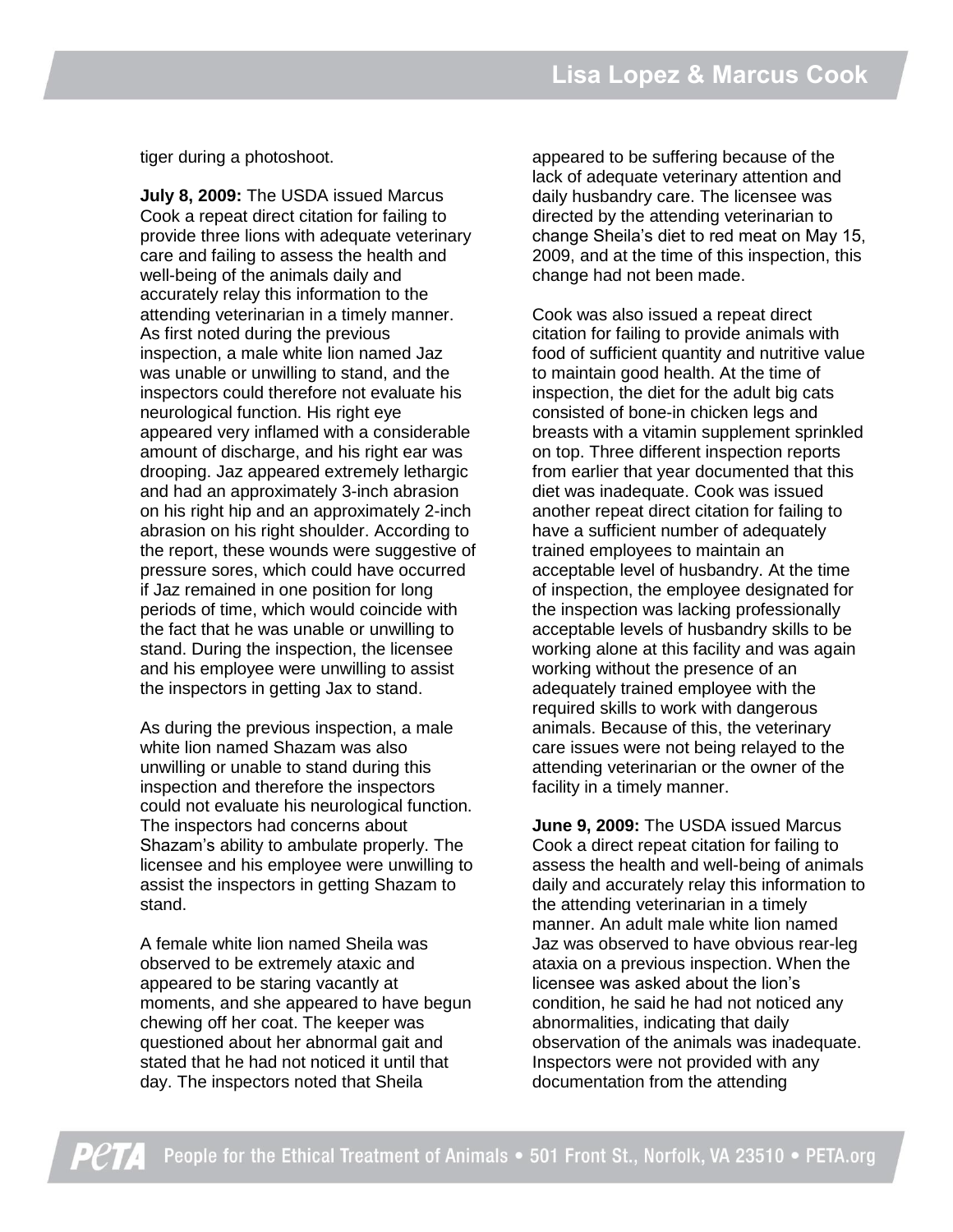veterinarian regarding an evaluation of this lion. Additionally, on May 15, 2009, the licensee was directed by the attending veterinarian to change the diet for a white lion named Sheila to red meat, and this change had not been made at the time of this inspection. Cook was also issued a repeat direct citation for failing to provide animals with food of sufficient quantity and nutritive value to maintain good health. At the time of inspection, the diet for the adult big cats consisted of bone-in chicken legs and breasts with a vitamin supplement sprinkled on top. Two prior inspection reports from that year documented that this diet was inadequate.

**May 13, 2009:** The USDA issued Marcus Cook a repeat direct citation for failing to assess the health and well-being of animals daily and accurately relay this information to the attending veterinarian in a timely manner and failing to follow veterinary instruction. During the inspection, a male white lion named Jaz was observed to have obvious rear-leg ataxia. When the licensee was asked about Jaz's condition, he said that he had not noticed any abnormalities, and therefore, a veterinarian had not evaluated the lion. A 6-month-old female white tiger cub was also observed to be in poor condition. She appeared stunted and underweight for her age, her coat was dull, and her front legs had a bowed appearance suggestive of metabolic bone disease, which is commonly caused by an inappropriate diet deficient in calcium. She was obviously favoring her right front leg, and lameness in one or more legs is frequently an early clinical sign of metabolic bone disease. The veterinarian had seen the cub and advised "restricted exercise" as a treatment for the lameness, but the licensee did not follow this instruction and kept the cub in a large enclosure.

Cook was also issued a repeat direct citation for failing to provide animals with

food of sufficient quantity and nutritive value to maintain good health. At the time of inspection, the diet for the adult big cats consisted of bone-in chicken legs and breasts with a vitamin supplement sprinkled on top, and the tiger cub was fed boneless chicken breasts with a vitamin supplement sprinkled on top. According to the vitamin manufacturer's nutritionist, sprinkling the vitamin on top was not advised and the supplement needed to be ground into the meat or placed within a pocket of the meat. It was noted that, when fed, a lioness took the meat and rubbed it in the dirt before eating it, suggesting that she did not ingest even a fraction of the vitamins that were sprinkled on top. A March 20, 2009, inspection report documented that these diets were inadequate. During that inspection, the licensee assured inspectors that he would begin feeding a complete and professionally acceptable diet, but he was still feeding the all-chicken diet at the time of this inspection. When the licensee was asked to explain his decision to continue the current diet, he produced a document entitled "Animal Nutrition Guide" that stated that it was prescribed by the attending veterinarian in collaboration with a nutritional consultant. On May 15, large felid field specialist Dr. Laurie Gage contacted the office of this nutritional consultant and learned that no one was acting as a consultant with this licensee and that to their knowledge, the licensee had written the entire "Animal Nutrition Guide" himself with no endorsement from a nutritional consultant. Gage also learned that between April 2006 and the time of this inspection, the licensee had only purchased two 25 pound buckets of vitamin supplement. If the licensee were following the recommended feeding instructions for the supplement, he would be using a 25-pound bucket approximately every 74 days to supplement all of his animals properly, requiring over 10 such buckets of supplement over the prior two years. Additionally, the amount of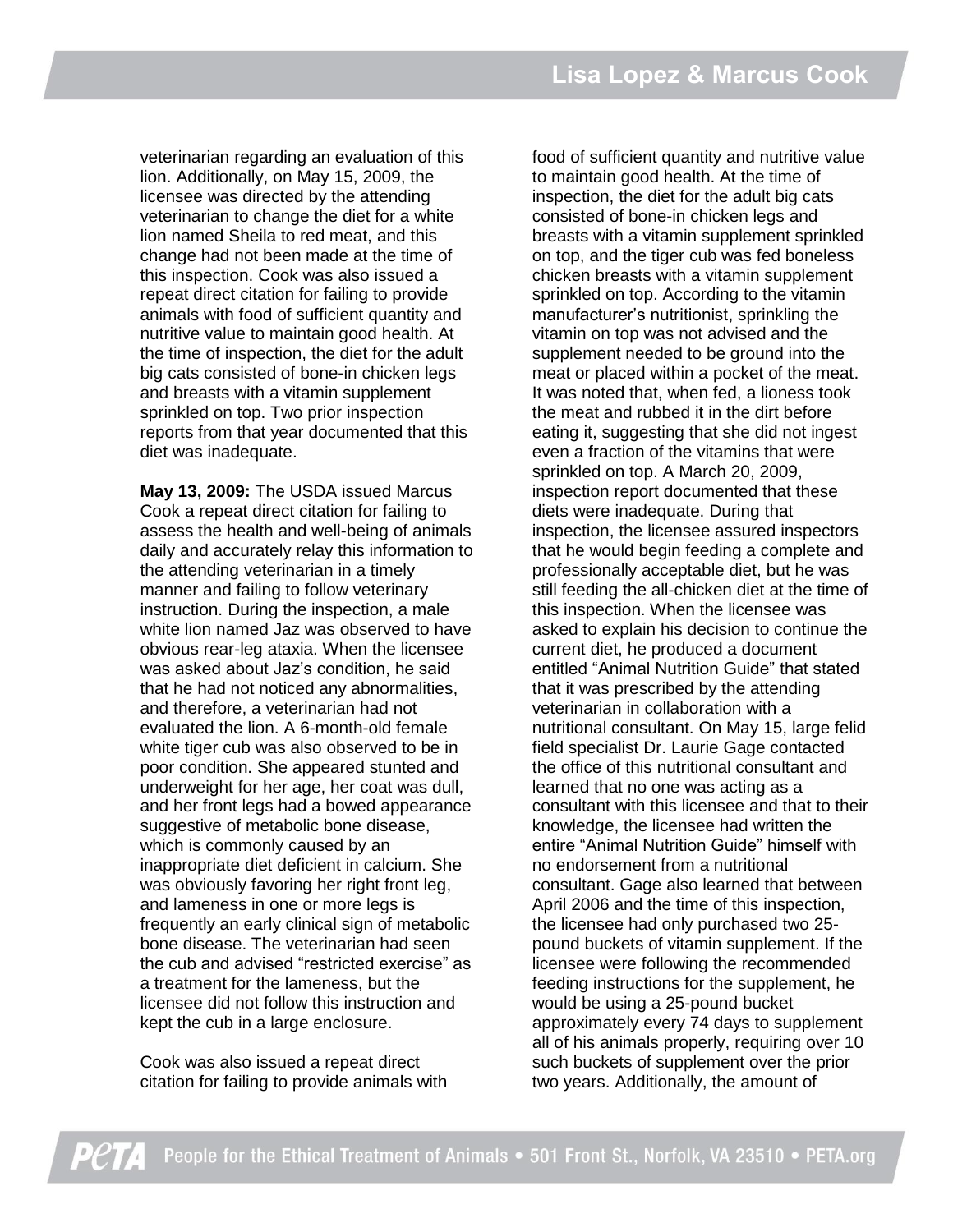calcium contained in the supplements was insufficient to properly balance the allchicken diet fed to the tiger cub, and the cub was showing physical and clinical signs suggestive of metabolic bone disease. The tiger cub was being fed supplements that contained less than half the amount of calcium carbonate necessary to develop strong bones and prevent metabolic bone disease.

The USDA issued Cook another repeat direct citation for failing to have a sufficient number of adequately trained employees to maintain an acceptable level of husbandry. The keeper/care provider for the animals was working at the facility without the direct supervision of an employee with a background in the care of large cats. When asked questions concerning the feeding practices at the facility, the keeper provided answers that were different from the information provided by the licensee. The keeper and licensee gave conflicting statements regarding the amount of supplement they were giving the tiger cub, and neither of the stated amounts provided enough calcium to adequately balance an all–chicken breast diet.

**April 1, 2009:** The USDA issued Marcus Cook a repeat citation for failing to maintain an up-to-date written program of veterinary care. The last date signed by the attending veterinarian was January 2007, but the program stated that the attending veterinarian would make annual visits at minimum. Cook was also cited for failing to maintain enclosures in good repair to contain animals and protect them from injury. An enclosure used to house three tigers while being exhibited had numerous panels where the welding holding the fabric to the frame was broken and rusted. The panel of the enclosure where public feeding took place had five points where the welding had completely broken loose from the frame, posing a risk of injury to both the

animals and the public.

**March 20, 2009:** The USDA issued Marcus Cook a direct citation for failing to provide two tigers and a lion with adequate veterinary care. A male lion named Kana had an injury to the last 3 to 4 inches of his tail. The area had no skin, and the tissue was red and inflamed. The injury had apparently been present since January 2009. The licensee had intermittently been applying a topical treatment that was ineffective and had not asked the attending veterinarian to examine or treat the lion. A tiger named Apollo was lethargic, weak, and listless. He was walking slowly, was unsteady on his feet, had a dull coat, and was underweight. Most of his hair had been plucked or chewed off, and the skin of his testes was abraded and inflamed. Apollo had not been provided with any veterinary care. A tiger named Amol was extremely thin and had minor lacerations along both cheeks, an abrasion on his right front foot, and a lesion resembling a lick granuloma on his left hind foot. The licensee failed make daily observations of this animal in order to assess his health and well-being and failed to convey the status of this animal to the veterinarian. Cook was issued an additional direct citation for failing to provide animals with adequate nutrition. Two tigers were severely underweight, and the animals were offered only poultry, which is not an optimal diet for non-domestic cats. The keeper stated that all of the animals were fasted once a week, but the inspector noted that animals as thin as these tigers should not be fasted at all until they have gained sufficient weight. The staff lacked sufficient knowledge to recognize that the animals were too thin and were incapable of adjusting the individual diets accordingly. Cook was also issued a direct citation for failing to have adequately trained employees, as the keeper was working without the direct supervision of someone with a background in animal care and could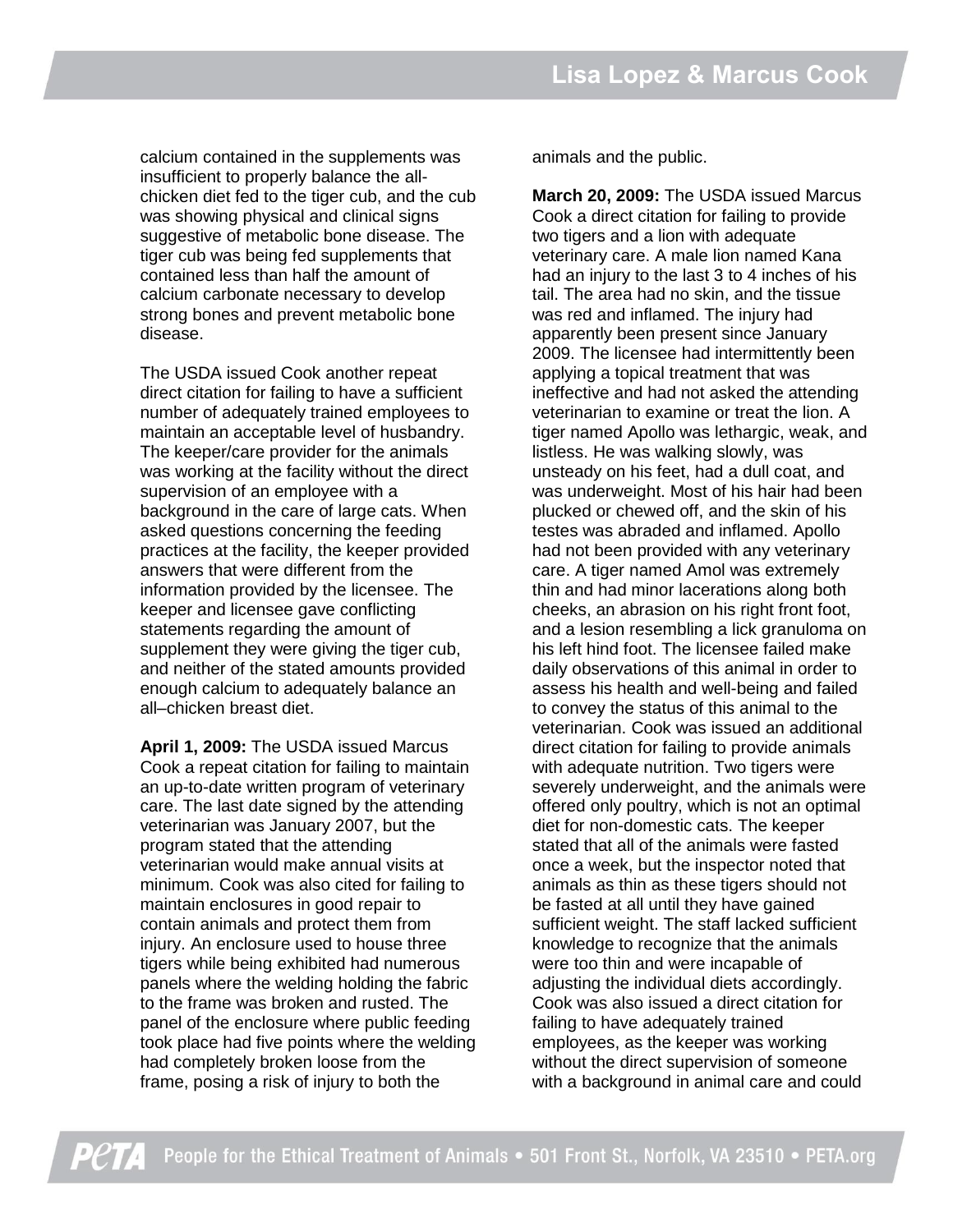not provide consistent answers about the care supplied to the lion with the tail injury, and his answers contradicted answers given at the previous inspection.

The USDA issued Cook a repeat direct citation for failing to implement a permanent drainage solution to eliminate standing water and areas of heavy mud in enclosures. Cook also received a direct citation for failing to handle animals in a manner that did not cause behavioral stress, physical harm, or unnecessary discomfort. Due to the chronic inadequate veterinary care, poor nutrition, and poor drainage at the facility, the animals suffered, especially a tiger named Apollo who was observed to be weak and listless. It was evident that the stress of these conditions caused Apollo pain and suffering. During the inspection, Apollo exhibited abnormal behavior by licking and chewing the dirt where he was lying for minutes at a time several separate times, and all the other big cats (with the exception of a leopard housed on concrete) had dried mud caked to their legs, tails, and abdomens. Cook was also cited for failing to produce medical records during an inspection after being asked to provide these records repeatedly and for failing to comply with standards regarding the humane handling, care, treatment, housing, and transportation of animals.

**March 16, 2009:** The USDA issued Marcus Cook a direct citation for failing to provide a lion and a tiger with adequate veterinary care. A tiger named Apollo appeared to be lethargic and was unwilling or unable to interact with people in the vicinity of his enclosure or his pen mate. Apollo was very underweight in comparison to other animals at the facility, and the report advised that the animal needed to be taken to a licensed veterinarian to access his coat and body condition. A male lion had an injury to the last 3 to 4 inches of his tail that had apparently been present since January

2009 and had sustained a similar injury in late 2008. This earlier injury was treated and healed, and the same treatment was being applied to the current tail injury with mixed results. The report advised that the animal needed to be taken to a veterinarian's facility so the injury could be evaluated by a licensed veterinarian to determine the effectiveness of the prescribed treatment. Cook was also issued a repeat citation for failing to have a permanent drainage solution to rapidly eliminate excess water in enclosures. At the time of inspection, the majority of pens housing tigers and lions had large areas of standing water and heavy mud. This drainage problem following periods of rain had been going on at this facility for years with no permanent solution.

**September 24, 2008:** The USDA issued a decision and order (D&O) requiring Marcus Cook to cease and desist from violating the AWA; from publicly exhibiting lions, tigers, or other dangerous animals who are not under the direct control and supervision of a knowledgeable, experienced handler who is at least 21 years of age; and from publicly exhibiting any lion or tiger unless the animal is contained inside a suitable primary enclosure with any secondary barrier sufficiently distanced from the primary enclosure as well as revoking Cook's AWA license (#74-C-0426). The D&O stated that Cook had repeatedly endangered the lives of his customers, employees, and animals and that he had claimed to have expertise and credentials that he did not have in order to mislead government employees. In 1998, his license as a peace officer was revoked after a hearing that found that Cook falsified his police officer application by representing himself as a high school graduate when, in fact, he had not completed high school. As part of the application, Cook filed a fake high school diploma and a fake educational transcript. The D&O also stated that allowing Cook to have an exhibitor's license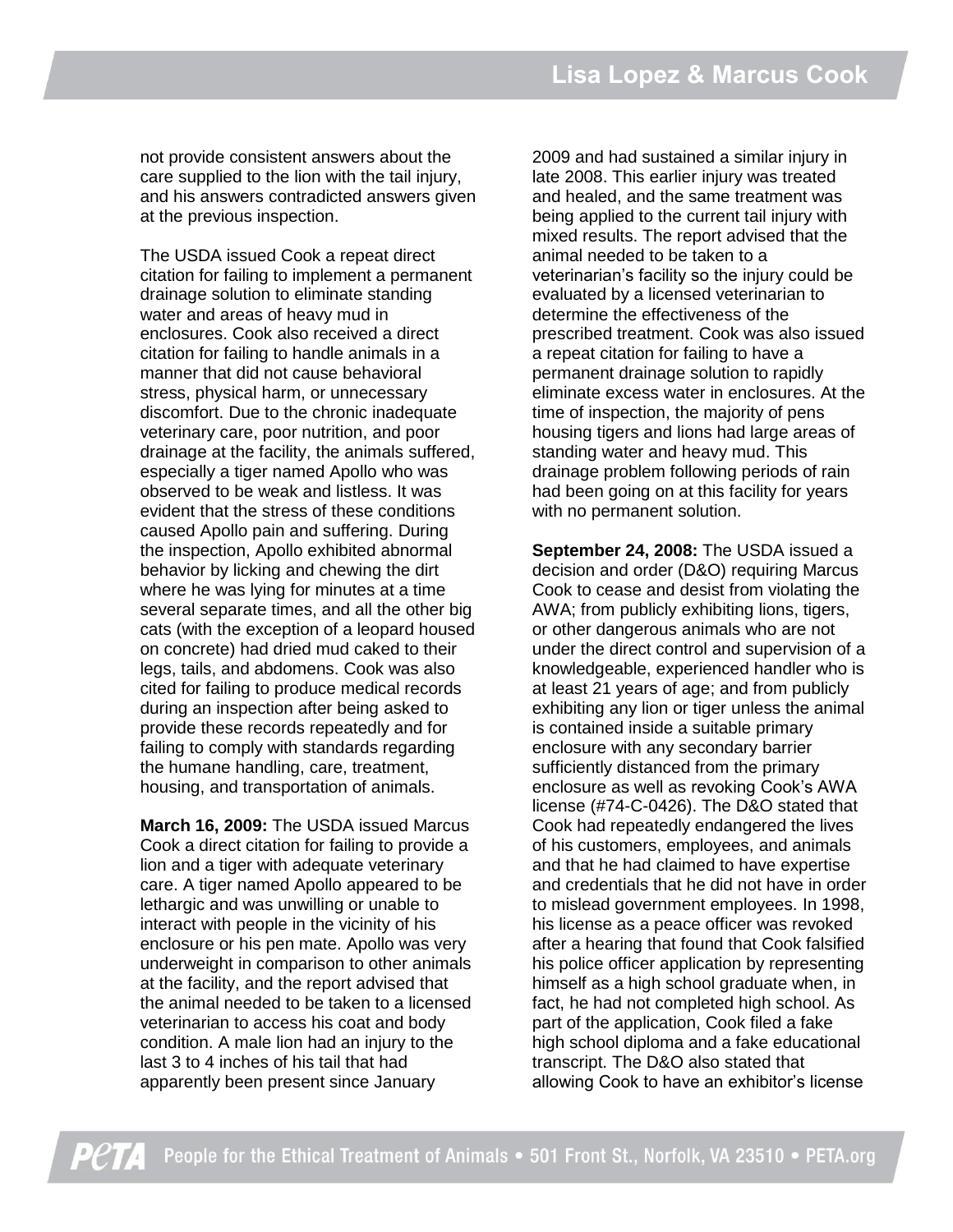would subject both the public and animals to an unacceptable level of risk of harm. Cook was found to have exhibited tigers without physical barriers separating them from the public; used "cattle prods" to control a tiger; allowed children to handle and pose with tiger cubs, which resulted in a child's being scratched by a cub; allowed members of the public, including a young child, to feed tigers raw meat on a stick through the metal bars of the tiger's enclosure; exhibited a young tiger to the public without barriers, resulting in the tiger's biting a member of the public; handled tigers in a manner that caused them trauma and behavioral stress with excessive risk of harm to the tigers and the public; failed to follow sanitation standards in cages housing both prairie dogs and a bear that were unclean, with excessive fecal material and urine; and failed to follow employee standards by allowing an unsupervised employee untrained in animal husbandry practices to care for three wolves, two cougars, a bear, and a tiger. The D&O also stated that ZooCats Inc. was registered as a research facility under registration number 74-R-0172 but was not a research facility as defined by the AWA.

**June 10, 2008:** The USDA cited Marcus Cook for failing to maintain structures in good repair. A habitat for two tigers had a wooden spool that had missing wood and exposed nails, creating a potential source of injury to the animals.

**March 11, 2008:** The USDA cited Marcus Cook for failing to have a responsible adult available to accompany USDA officials during an inspection.

**February 25, 2008:** The USDA cited Marcus Cook for failing to minimize the risk of harm to animals and the public during exhibition by having insufficient distance and barriers between animals and the viewing public. At the time of inspection, the barrier in front of two tigers was

approximately 1 foot from the primary enclosure fence, which was not a sufficient distance to ensure the safety of the animals or the public. Barriers were required to be a minimum of 3 feet from the primary enclosure.

**September 28, 2007:** The USDA filed a complaint against Marcus Cook alleging that he had willfully violated the AWA. The complaint stated that Cook had not shown good faith, had demonstrated an unwillingness to comply with the regulations, and had made false statements in administrative proceedings before the secretary of agriculture. At the time of this complaint, Cook was operating as an exhibitor under AWA license #74-C-0426 and was registered as a research facility under registration #74-R-0172 but allegedly was not using and did not intend to use live animals in research, tests, or experiments and failed to meet the statutory definition of "research facility." Alleged violations included failing to provide animals with adequate veterinary care, food, water, or housing; failing to handle tigers as carefully as possible in a manner that did not cause behavioral stress, physical harm, or unnecessary discomfort; and housing adult tigers in an enclosure that was not structurally sound and maintained in good repair and did not have a top, allowing one of the tigers in the enclosure to escape and cause grave injuries to an individual on the premises. Other alleged violations included housing lions in an enclosure with a chewed wooden platform that had exposed nails that the lions could injure themselves on and wood slivers that the lions could easily ingest; failing to provide a method to drain excess water from enclosures rapidly, including from two lion enclosures that had standing water and mud; failing to provide big cats with food that was wholesome and of sufficient quantity and nutritive value to maintain animals in good health; and failing to have a sufficient number of adequately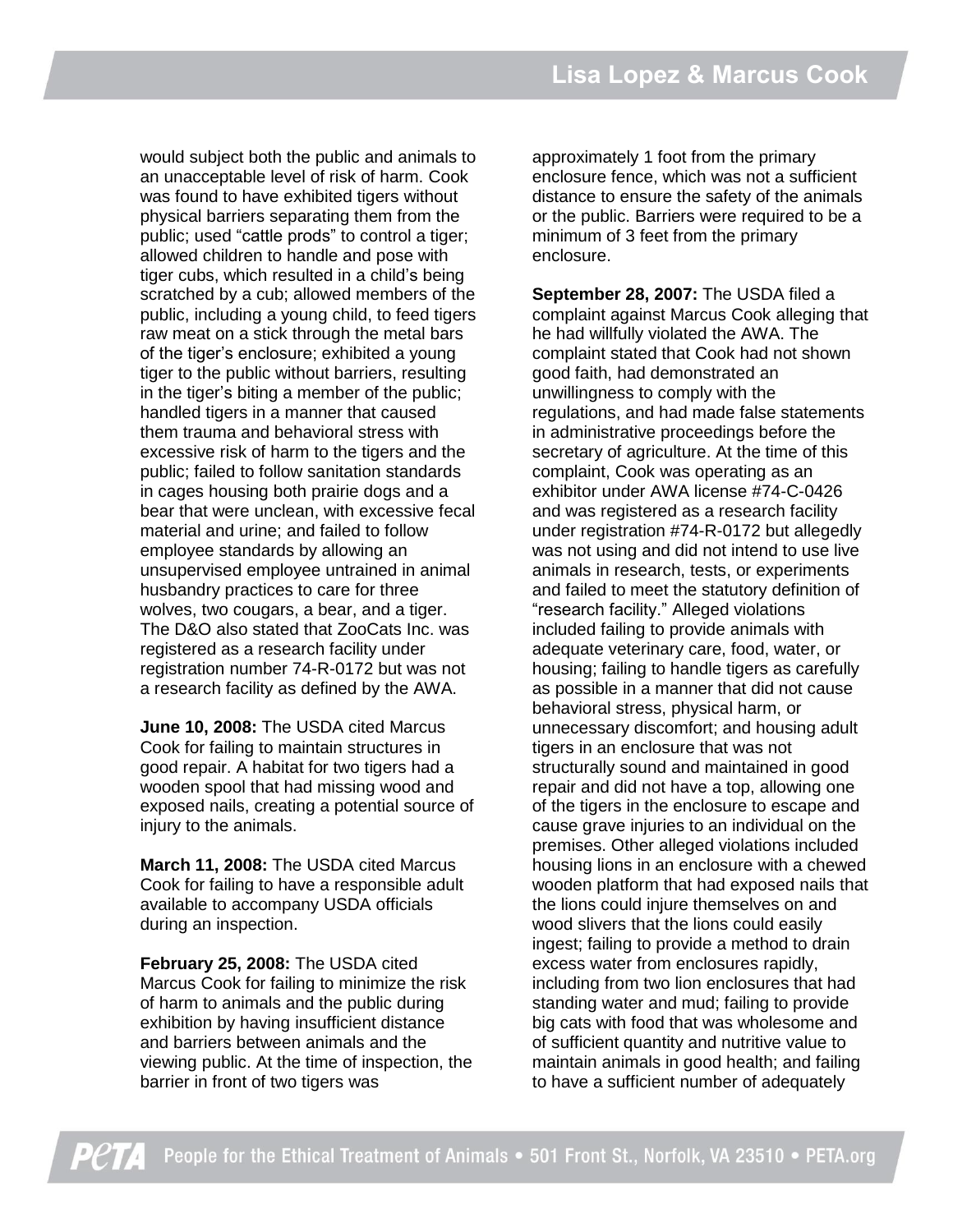trained employees to maintain professionally acceptable levels of husbandry under the supervision of a person with a background in animal care. Cook continually failed to comply with regulations despite repeatedly being advised of violations, according to the complaint.

**July 10, 2007:** The USDA issued Marcus Cook a repeat citation for failing to have a suitable drainage method to eliminate excess water in enclosures rapidly. At the time of inspection, two pens housing lions continued to have areas of standing water and mud even though the area had not seen rain for five days. Cook was also cited for failing to maintain structures in good repair. An enclosure housing two lions had a wooden platform with half its leg supports missing, which the lions had chewed off. The lions were chewing on the missing pieces, which posed a risk of injury from wood slivers and from the creosote on the wood. The nails that held these leg supports on were exposed and could cause injuries.

**July 5, 2007:** Four white tiger cubs died during a Zoo Dynamics traveling exhibit at the Mighty Thomas Carnival in Duluth, Minnesota. According to Cook, the cubs were born to a tiger on exhibit at the carnival on Tuesday, July 3, and died on Thursday, July 5.

**May 8, 2007:** The USDA filed a complaint against Marcus Cook alleging that he willfully violated the AWA numerous times between December 5, 2000, and February 3, 2007, including by failing to obtain adequate veterinary care for tiger cubs with alopecia, lesions, and ringworm and for one who couldn't walk and appeared to have metabolic bone disease; allowing children to handle tigers; and using physical abuse and a "cattle prod" to stun a tiger. Cook was operating as an exhibitor under AWA license #74-C-0426 and was registered as a

research facility under registration #74-R-0172 but allegedly was not using and did not intend to use live animals in research, tests, or experiments and failed to meet the statutory definition of "research facility."

**February 26, 2007:** The Texas Attorney General ordered Marcus Cook to dissolve ZooCats Inc. within 60 days and all other private nonprofit entities within 30 days. Cook was also forbidden from operating any private nonprofit entities in Texas and was enjoined from misrepresenting his safety record in the presentation of animals for public viewing or handling, misrepresenting his qualifications as an animal handler, misrepresenting that he had a B.S. degree in zoology from an accredited college or university, allowing the public to come into contact with animals without prominently displaying a visible sign to the public with a safety warning, and falsely representing that he was certified by various wildlife funds. Cook was also ordered to pay \$30,000 in penalties and up to \$100,000 if he failed to comply with certain provisions set forth in the order.

**February 23, 2007:** The USDA issued Marcus Cook a repeat citation for failing to provide a tiger with adequate veterinary care. The tiger, Apollo, continued to display significant hair loss, skin irritation, and weight loss, appearing to have a lack of fullness around his hipbone and back areas. According to records, a veterinarian had not seen Apollo since July 6, 2006. Another repeat citation was issued due to a failure to remove water from enclosures rapidly. Lion and tiger pens had visible signs of drainage problems. A third repeat citation was issued for failing to have sufficiently trained employees to maintain acceptable levels of husbandry practices. The only employee present during the inspection was not implementing the facility's operating procedures, and the inspector noted that this employee should be monitored by a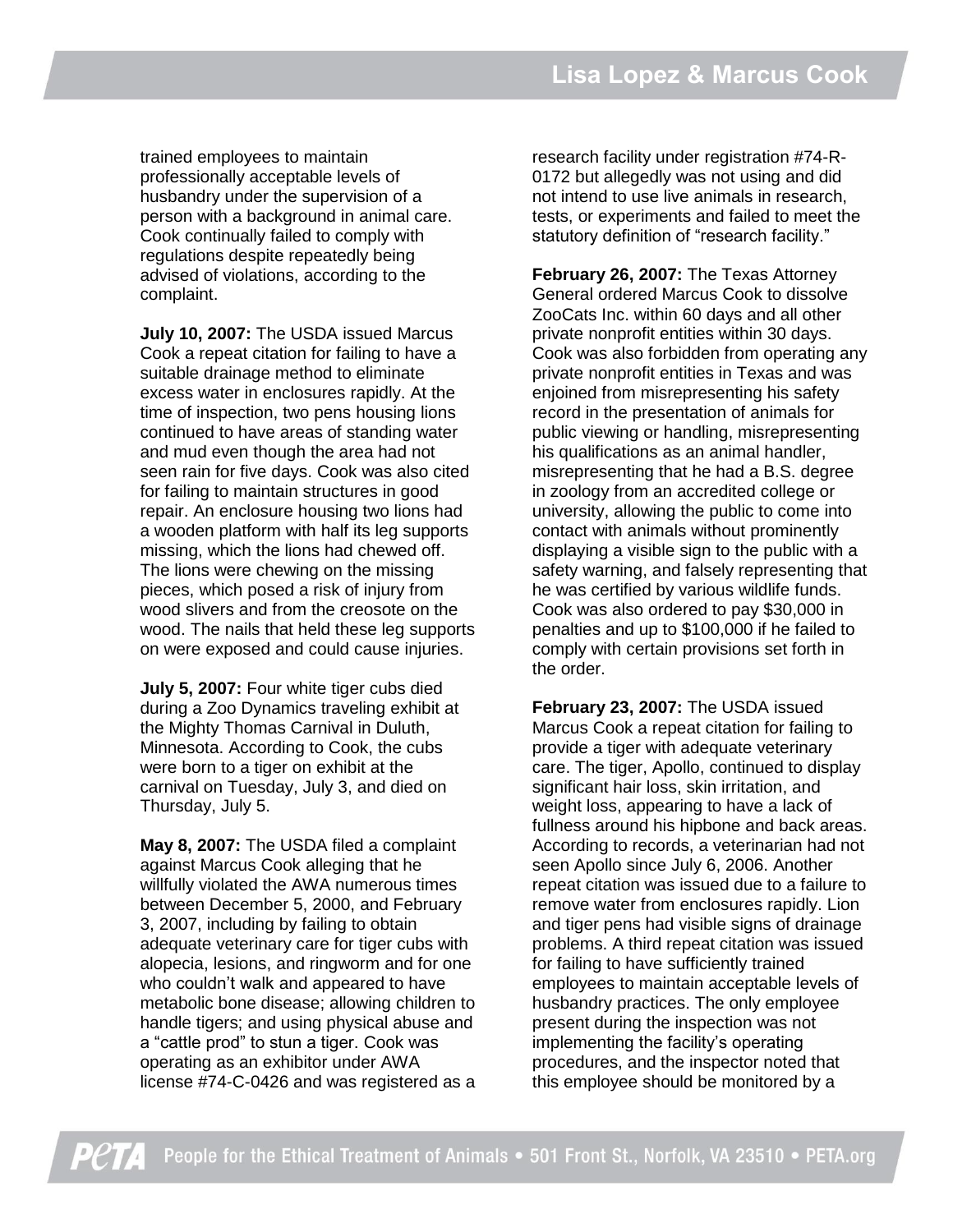supervisor with a background in working with dangerous animals. Cook was also cited for failing to have accurate records on hand during inspection. The records provided during the inspection did not account for an adult tiger.

**July 20, 2006:** The USDA issued Marcus Cook two citations related to a tiger escape incident that had occurred on June 16, 2006. First, Cook was cited for failing to maintain structurally sound enclosures in good repair. On June 16, a tiger was able to escape over the side wall of the enclosure, gain access to the inside perimeter fence area, and attack an individual on the premises. This individual sustained severe bodily injury from the attack. Cook was also cited for failing to have a sufficient number of adequately trained employees to maintain professionally acceptable levels of husbandry. On the day of the escape, Cook failed to have a supervisor at the facility who possessed a background in caring for the types of animals at this facility. Cook also failed to have a sufficient number of adequately trained employees at the facility. The person in charge on this date had let the individual inside the protective perimeter fence area, leading to that individual's being attacked when the tiger escaped. The employee was able to pull the individual to safety but when leaving for the hospital failed to alert local authorities that a tiger was still on the loose and unattended in the perimeter fence area. No other employees were present at the facility. Upon returning, the employee contacted Cook to determine how to get the tiger back into the enclosure. Cook "failed to exercise professional judgement when he left the decision to this assistant keeper." The keeper decided to reenter the perimeter fence area alone and was able to get the tiger back into the enclosure. The incident demonstrated the absence of a plan for the safe capture of escaped animals.

**June 16, 2006:** A part-time employee at Zoo Dynamics, a facility owned by Marcus Cook, was chased and mauled by a 300 pound tiger who jumped an electrified fence when the power failed. The tiger grabbed the man, threw him down, tore off his ear, and left claw marks all over his body. The man spent the weekend in intensive care and received approximately 2,000 stitches.

**March 22, 2006:** The USDA issued Marcus Cook a repeat citation for failing to provide a tiger with adequate veterinary care. The tiger, Apollo, had not been seen by a veterinarian to determine if the protruding hipbones and vertebrae along his back and his blotched coat were due to diet-related issues or a medical condition. Cook was issued a second repeat citation for failing to provide animals with food of sufficient quantity and nutritive value to maintain good health. At the time of inspection, the diet offered to the animals was not consistent with the facility's "Animal Nutrition Guide." There was no commercially prepared feline diet present, and the supplement added to the chicken and turkey was not being used in the recommended amounts. The inspector noted that the diet needed to be evaluated by the attending veterinarian with input from an animal nutritionist.

**March 11, 2006:** The USDA cited Marcus Cook for failing to handle animals in a way that minimized risk of harm to both them and the public. At the time of inspection, the licensee was allowing members of the public to pay to feed tigers and get their picture taken. Guests, including small children, were allowed to come through the barrier and stand next to the enclosure, where they could hold a set of tongs with meat through the enclosure fencing to feed the tigers. One attendant was present during these encounters and would stand next to the guest but then retreat to the camera to take a photo. During this time, the public was at risk of potential serious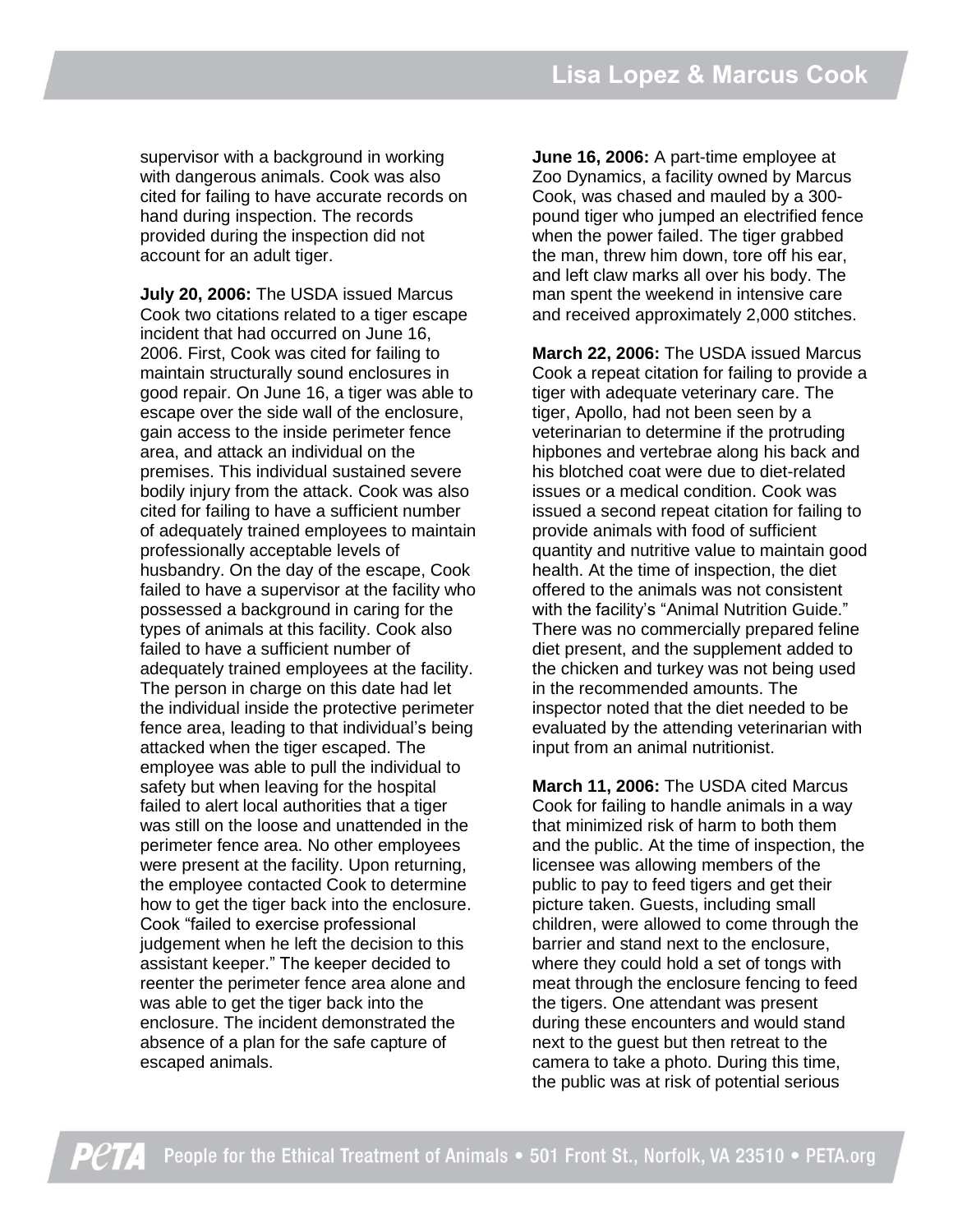injury caused by the tigers. At times, adults were close enough to be in contact with the enclosure itself and portions of their clothing would stick through the enclosure. These encounters posed a risk of harm to the tigers if they were to bite the metal tongs and injure the tissue in their mouths and posed a risk to the public if they were to get scratched by the tigers or severely bitten through the enclosure—or, in the case of small children, have their entire hand or a portion of their arm pulled through the enclosure opening.

**February 10, 2006:** The USDA issued Marcus Cook a direct citation for failing to have a complete plan of veterinary care and a citation for failing to provide animals with adequate veterinary care. A 7-month-old tiger allegedly injured a rear leg 30 days prior to the inspection. The tiger was lying on their back and did not want to get up. An employee at the facility stated that the tiger had reinjured themselves and had shown signs of it for a few days. Another tiger, named Apollo, had a concerning weight and body condition. His hip and back area did not display the fullness of a healthy tiger, and his coat was dull. A veterinarian had not been contacted about either of these tigers. Cook was issued another direct citation for failing to have a veterinarian-approved feeding program. The animals were being fed chicken legs and thigh quarters with turkey, and the nutritive value and quantity of this diet needed to be evaluated by the attending veterinarian. Cook was also cited for failing to have a suitable method to rapidly eliminate excess water from enclosures. The pens housing cougars, tigers, and a lion lacked a drainage method. Rain gutters had become unfastened, allowing rain to run into the enclosures and causing mud, and three of the tigers had dried, caked mud on their coats**.**

**December 17, 2004:** The USDA issued Marcus Cook a repeat citation for failing to

maintain accurate records**.** The records provided during inspection failed to reflect the number of animals present at the facility, and there were no disposition records for two wolves who were present at the previous inspection but were not currently at the facility.

**October 22, 2004:** The USDA issued Marcus Cook a repeat direct citation for failing to have a veterinarian-approved feeding program for animals. During the inspection, the facility provided an "Animal Nutrition Guide," which did not address the specific animals at the facility and did not address a feeding program for the wolves at all. Cook was also cited for failing to have an updated and accurate animal inventory. The inventory provided was missing two tigers who were on exhibit with the owner, not at the facility. Cook was also cited for failing to maintain structurally sound enclosures in good repair. An enclosure had a resting platform with a leg that had been chewed on or clawed at, causing it to splinter, posing a potential for injury.

Cook was issued another citation for failing to maintain clean enclosures. An enclosure had an area of standing urine, and the animals in the enclosure were playing in the area, posing a risk of contamination to the animals.

**August 30, 2004:** The USDA issued Marcus Cook a repeat direct citation for failing to have the attending veterinarian review the plan of veterinary care or conduct an annual visit at the facility. The inspector noted that the condition of two young tigers and a lion was still of great concern as they still displayed protruding hipbones and dull coats. Cook was issued another repeat direct citation for failing to provide animals with food of sufficient quantity and nutritive value to maintain good health. The feeding plan for the animals had been changed without evaluation of each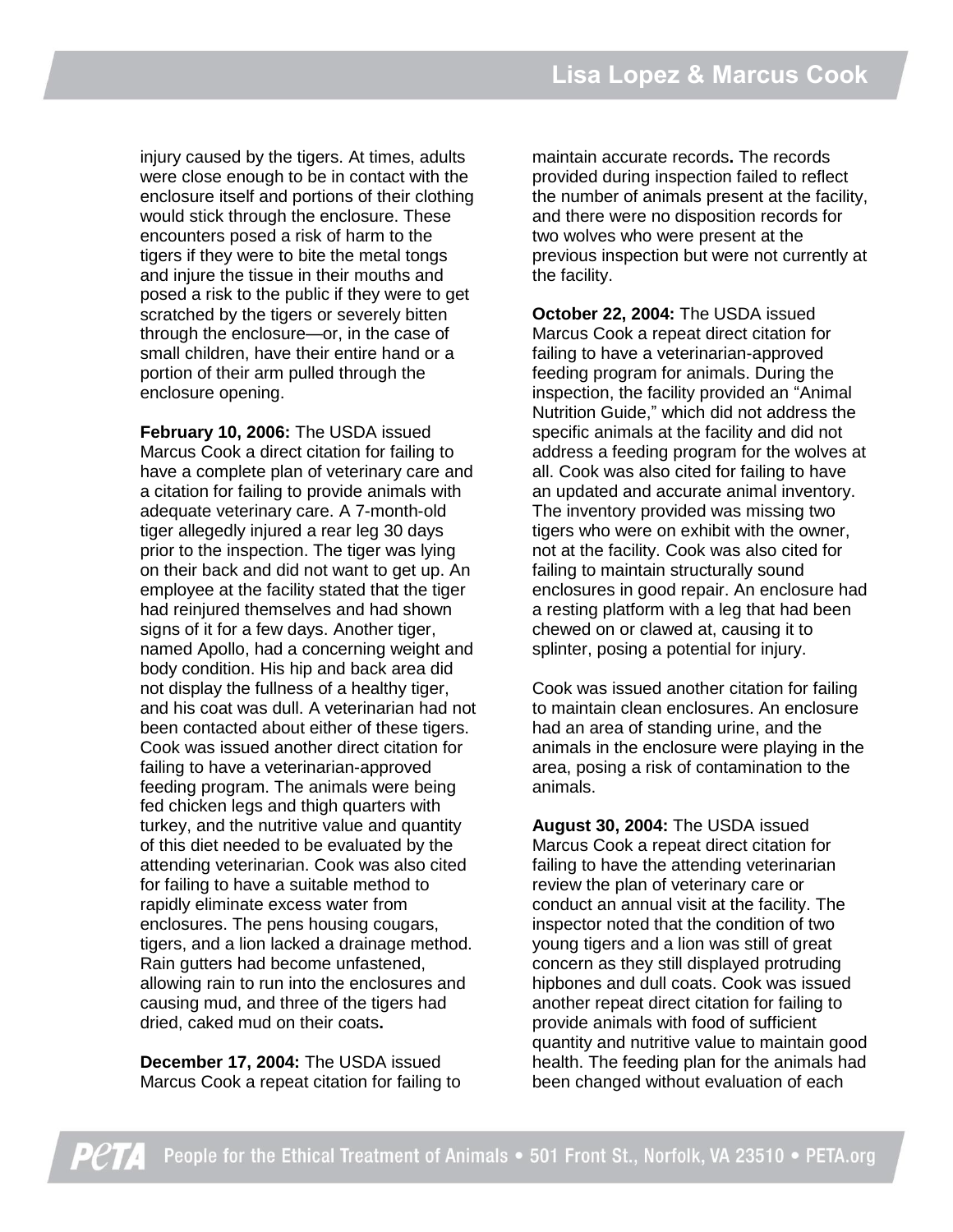animal by the attending veterinarian, and no documentation was presented to show that this change was approved by the attending veterinarian. Cook was issued a direct citation for failing to have adequately trained animal care employees at the facility while he was exhibiting out of state.

**July 30, 2004:** The USDA issued Marcus Cook a repeat direct citation for failing to have the attending veterinarian review the plan of veterinary care, conduct an annual visit at the facility, or provide all animals with adequate veterinary care. The plan of veterinary care had not been updated since June 11, 2002. The tigers and lions at the facility were being fed chicken with no added supplements, and the appearance of two young tigers and two lions was of immediate concern, as these animals were thin with protruding hipbones and dull coats. One of the lions was unwilling to put their full weight on their right front leg and walked with a limp.

Cook was also issued a direct citation for failing to provide animals with food of sufficient quantity and nutritive value to maintain good health. The feeding program involved thawing the meat in a metal tub of water that was static by design and choice, rather than in a refrigerator or in a continuous flow of cold water, considered acceptable methods.

**April 16, 2004:** The USDA cited Marcus Cook for failing to have the attending veterinarian review the plan of veterinary care and conduct an annual visit at the facility. The current veterinary care plan was dated June 11, 2002, and the attending veterinarian had not made yearly facility visits to review the plan or animals. During inspection, two approximately 4-month-old tiger cubs were thin and exhibited dry coats. A veterinarian had not seen the cubs since they were 30 days old. Cook was also cited for failing to provide tigers with adequate

shelter. Four tigers who were approximately 6 months old had temporary housing that was not large enough to adequately protect all of them from the elements.

**November 4, 2003:** The USDA cited Marcus Cook for failing to handle animals in a way that minimized the risk of harm to them and the public. A 16-to-20-week-old male lion cub was exhibited to the public in the retail area of a pet store. The cub was on a leash with a harness, and the public was able to pet him. During one of the handling sessions, there were numerous children surrounding the lion cub without additional employees to ensure the safety of the lion and the children. The store's management was not able to demonstrate that the employees handling the lion cub had training or experience in handling potentially dangerous animals. The inspector noted that the lion cub was capable of inflicting serious injury, especially to small children, even if the cub had no intention of doing so.

**October 21, 2003:** The USDA cited Marcus Cook for failing to having proper ventilation in the cargo containers used for housing. When the inspector entered, two of the containers caused "a burning sensation to the nose and a watering of the eyes from the concentration of ammonia odors within the container."

**September 29, 2003:** The USDA filed a complaint against Marcus Cook alleging that he had willfully violated the AWA numerous times between December 5, 2000, and February 21, 2003, including by allowing children to handle tigers, using physical abuse and a "cattle prod" to stun a tiger during an exhibition, and failing to handle multiple species—including an injured zebra, a bear cub, tigers, wolves, a cougar, and prairie dogs—in a manner that would not cause stress.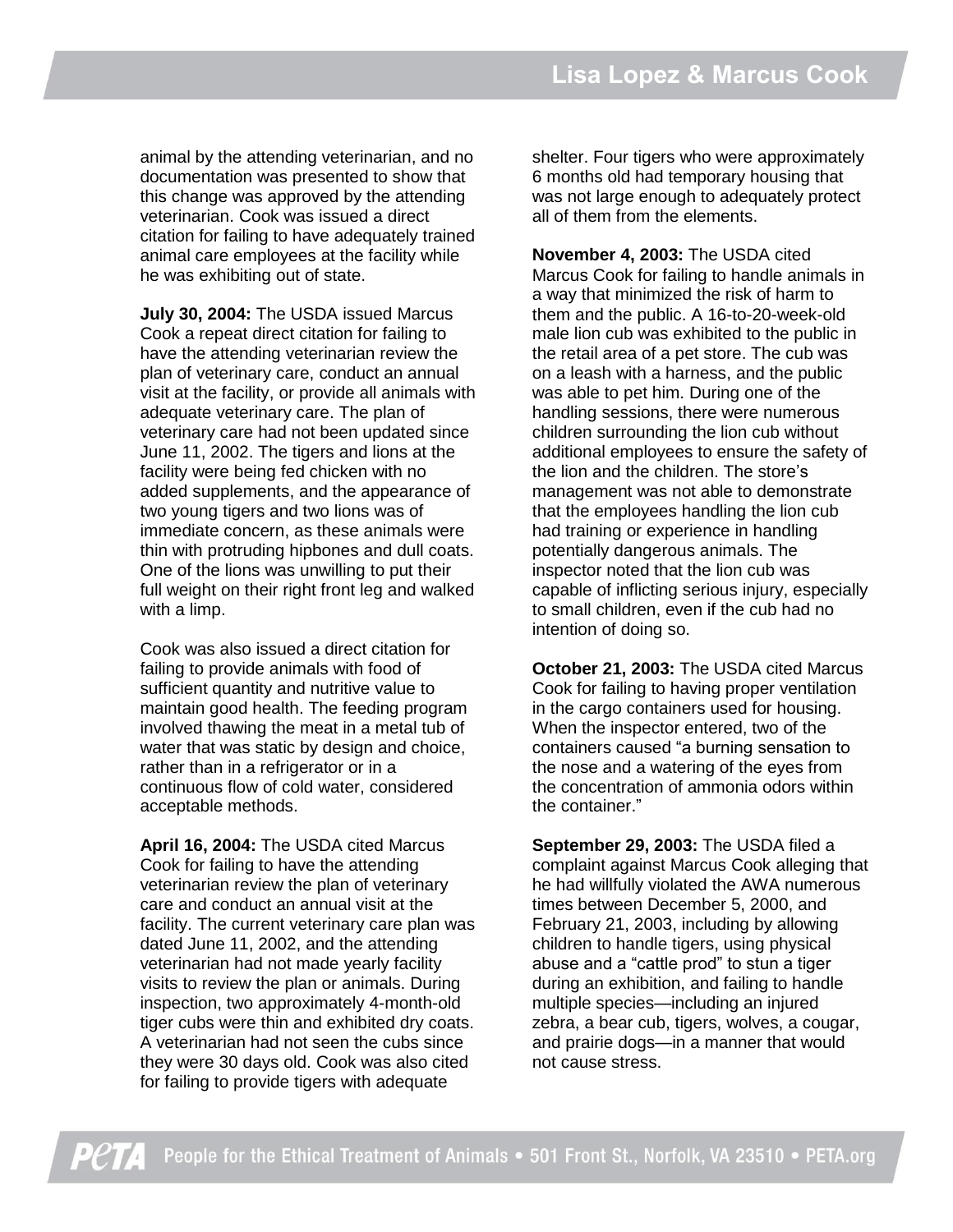**June 12, 2003:** The USDA issued Marcus Cook a direct citation for failing to provide two tiger cubs with adequate veterinary care. Both cubs had generalized areas of hair loss, and one cub had lesions around the face and nose. Cook was treating the cubs for ringworm using Lotrimin twice a day but did not have any records on hand regarding this diagnosis from the attending veterinarian. The inspector contacted the attending veterinarian, who stated that he had not examined the cubs. Cook was also cited for failing to maintain complete and accurate records.

**June 11, 2003:** The attorney general of Texas obtained an emergency court order to stop Marcus Cook's traveling exhibit and froze the assets of both the company and Cook himself. Attorney General Greg Abbott stated that Cook "deliberately downplayed the potential danger of these animals, as well as the group's safety record and trainer qualifications, letting children and adults touch and hold them without regard for disease or possible physical harm." The case was later dismissed due to lack of evidence, but the judge did rule that Cook must post a safety warning at future events.

**September 30, 2002:** The USDA issued Marcus Cook a direct citation for failing to thaw meat properly to avoid contamination. The meat for the leopard was placed in a plastic container and left to sit at room temperature to thaw. Cook was also cited for failing to keep enclosures clean and in good repair. Multiple cargo containers used for housing the wolves and tigers were lined with wood that was not sealed or able to be sanitized properly. Additionally, the wooden walls in the wolf housing unit were chewed and splintered and could not be cleaned properly. The USDA also cited Cook for failing to maintain a perimeter fence that would protect animals from injury and contain them. The gate of the perimeter fence around the leopard enclosure did not

have a secure latching and locking system.

**August 19, 2002:** The USDA cited Marcus Cook for failing to have a responsible adult available to accompany USDA officials during an inspection. Cook was also cited for failing to provide all animals with sufficient shelter from inclement weather. Cook had one shelter for two cougars, one shelter for two wolves, and three shelters for seven tigers. Each shelter was only large enough for one animal.

**July 22, 2002:** The USDA cited Marcus Cook for failing to provide animals with adequate cooling and ventilation to protect them from extreme temperatures. At the time of the inspection, three tigers were kept in an enclosure that the inspector described as "extremely warm and uncomfortable" and two thermometers in the enclosure registered temperatures of 94 degrees and 100 degrees. The inspector noted that all three tigers were panting, and the area had one fan for all three tigers. Cook was also cited for failing to provide these tigers with adequate shelter from the sun. Only a narrow strip of shade, approximately 2 feet wide, was available for the three tigers. Cook was further cited for failing to provide animals with drinking water as often as necessary for their health and comfort. Two cougar cubs, five tiger cubs, and a bear cub were kept inside a trailer with no water, and the animals had last been offered water 12 hours prior.

Cook was issued a repeat direct citation for failing to clean enclosures. The bear enclosure had excessive fecal material, spilled food, a rotten banana peel, and urine. The floor around an enclosure housing tiger cubs would "bubble" when stepped on and urine was also noted in the area, so the inspector noted that the urine had likely seeped between the vinyl tiles to the wooden flooring underneath and saturated the area, causing a strong